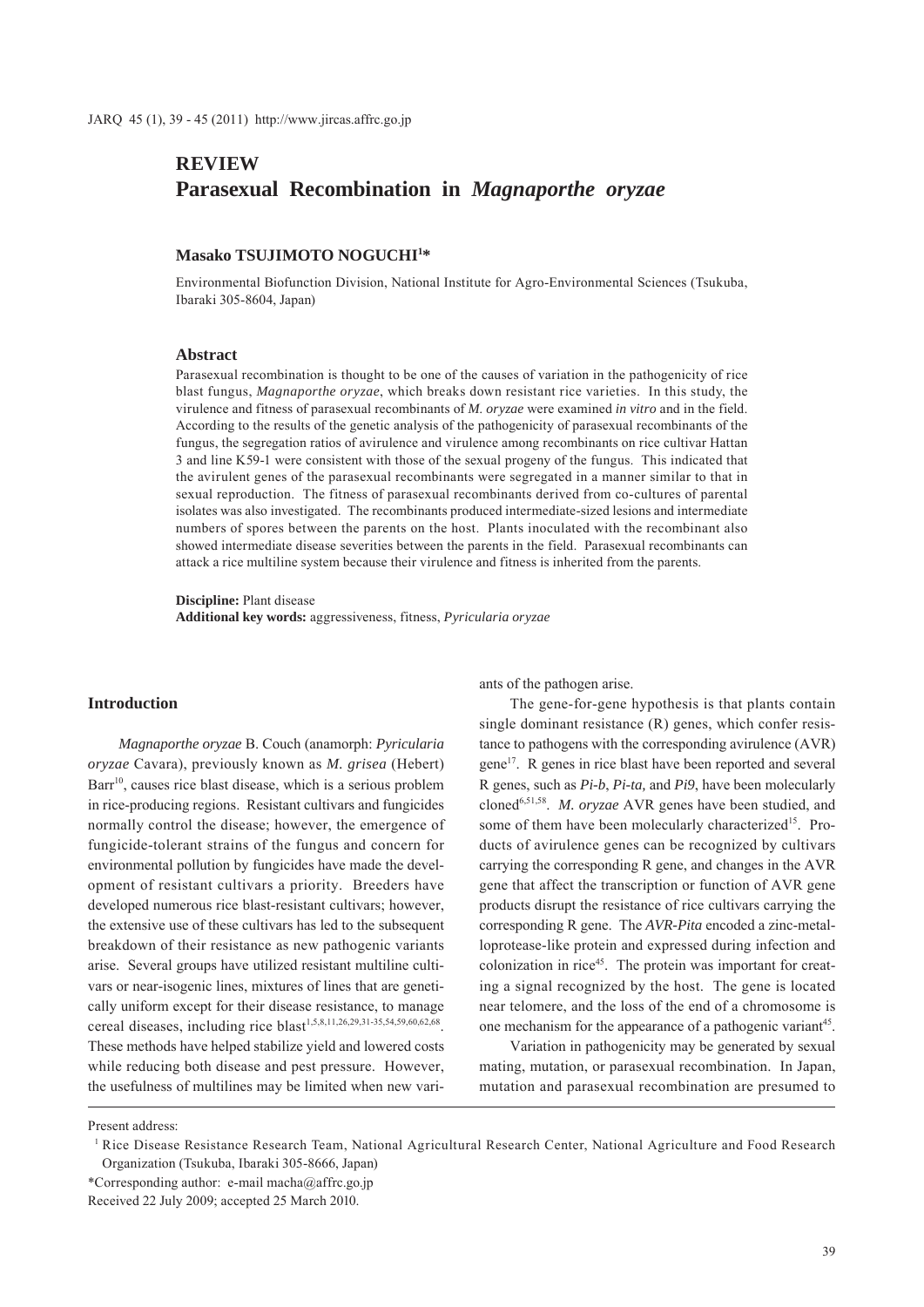M. Tsujimoto Noguchi

have been the major causes of variation in the pathogenicity of *M. oryzae* because, until now, ascospore production from a cross between Japanese rice field isolates has not been reported.

In this paper, we present analyses of parasexual recombination in *M. oryzae.* Based on our results, we have developed a number of guidelines for preventing the emergence of pathogenic variants in rice fields.

# **Virulence among parasexual recombinants of** *M. oryzae*

Parasexual recombinants of fungi are produced by a parasexual cycle involving the following three steps: first, anastomosis (hyphal fusion) to produce a heterokaryon; secondly karyogamy; and thirdly somatic recombination generating recombinants. Heterokaryosis and parasexuality have been reported in filamentous fungi $12,28,48,56,61,65$ . The possibility of parasexual recombination in *M. oryzae* was first suggested by Yamasaki and Niizeki<sup>64</sup>, who observed nuclear behavior in anastomosis and obtained variants by pairing two different auxotrophic strains. Genovesi and Magill<sup>20</sup> showed that auxotrophic recombinants could be produced by pairing different auxotrophic parental isolates. Fatemi and Nelson<sup>16</sup> also paired different isolates and recovered recombinants. Namai and Yamanaka<sup>36,37</sup> obtained pathogenic variants by the pairing-inoculation of different pathogenic isolates on both agar media and rice leaves, indicating that the variants were produced by the parasexual cycle. Thus, most researchers presumed that changes in the pathogenicity of rice blast fungus were caused by parasexual recombination<sup>36,37,46</sup>. However, the pathogenicity of parasexual recombinants of *M. oryzae* has not been investigated genetically.

Noguchi et al.40,42 examined the segregation of para-

sexual recombinants for pathogenicity (avirulence or virulence) on a rice cultivar and line. Two rice blast isolates, a field isolate Y90-71 (*AvrHattan3, Mat1-1*, race 102), which was collected from Yunnan Province in China in 1990, and a laboratory isolate 3514-R-2 (*AvrPit*, *Mat1-*2, race 136), were used as parental isolates. A bialaphos (BI)-tolerant plasmid was introduced into Y90-71 to produce BI-tolerant transformant Y90-71BI $^{23}$ . A blasticidin S (BS)-tolerant plasmid was introduced into 3514-R-2 to produce BS-tolerant transformant 3514-R-2BS. Parasexual recombinants were obtained by co-culture with Y90-71BI and 3514-R-2BS in a liquid yeast extract medium. After one week of incubation at 25°C, aerial mycelia were collected and transferred to potato dextrose agar containing BI and BS. Monoconidial isolates tolerant to both antibiotics were isolated and named BI-BS-tolerant isolates. In the results of the examination of the BI-BS- tolerant isolates for the presence of both the antibiotic- tolerance genes by southern blotting using the probes of BI and BS-tolerant genes, fortynine of the BI-BS-tolerant isolates were hybridized with both probes. The isolates were further analyzed for virulence on the japonica-type cultivar Hattan 3, which has *Piks*  as a resistant gene, and line K59-1, which is an F3 line from the cross between K59 and Norin  $3^{66}$  possessing resistance gene *Pit* (Table 1). Y90-71 with *AvrHattan3* was avirulent on cv. Hattan 3 but virulent on line K59-1 carrying *Pit*. In contrast, 3514-R-2 carrying *AvrPit* was virulent on Hattan 3 but avirulent on line K59-1. The 49 BI-BS-tolerant isolates that were produced as parasexual recombinants showed a segregation ratio of 12 avirulent to 37 virulent isolates in the results of the inoculation to Hattan 3. In comparison, the segregation ratio was 24 avirulent to 25 virulent isolates on line K59-1. Yasuda et al. $66$  reported that the segregation of avr/vir in the progeny derived from crossing Y90-71 and 3514-R-2 on Hattan 3 and on line K59-1 fit a 1:1 ratio. The

| Isolates, plant materials   | Relevalent properties                               | Source of references |
|-----------------------------|-----------------------------------------------------|----------------------|
| Magnaporthe oryzae isolates |                                                     |                      |
| Y90-71BI                    | $BIr$ , AvrHattan 3, Mat 1-1, race 102              | 40                   |
| 3514-R-2BS                  | BS', AvrPit, Mat 1-2, race 136                      | 40                   |
| $NAO-02$                    | race 133.1                                          | 41                   |
| TH77-1                      | race 047.0                                          | 41                   |
| KZB                         | race 177.1                                          | 41                   |
| Plant materials             |                                                     |                      |
| Hattan 3                    | Japonica-type cultivar, <i>Piks</i>                 | 66                   |
| line $K$ 59-1               | F3 line from the cross between K59 and Norin 3, Pit | 66                   |
| Aichiasahi                  | Japonica-type cultivar, Pia                         |                      |
| Kanto 51                    | Japonica-type cultivar, <i>Pik</i>                  |                      |
| Fukunishiki                 | Japonica-type cultivar, Piz                         |                      |
| Akivutaka                   | Japonica-type cultivar, <i>Pik</i> , <i>Piz</i>     |                      |

**Table 1.** *Magnaporthe oryzae* **isolates and plant materials used in this study**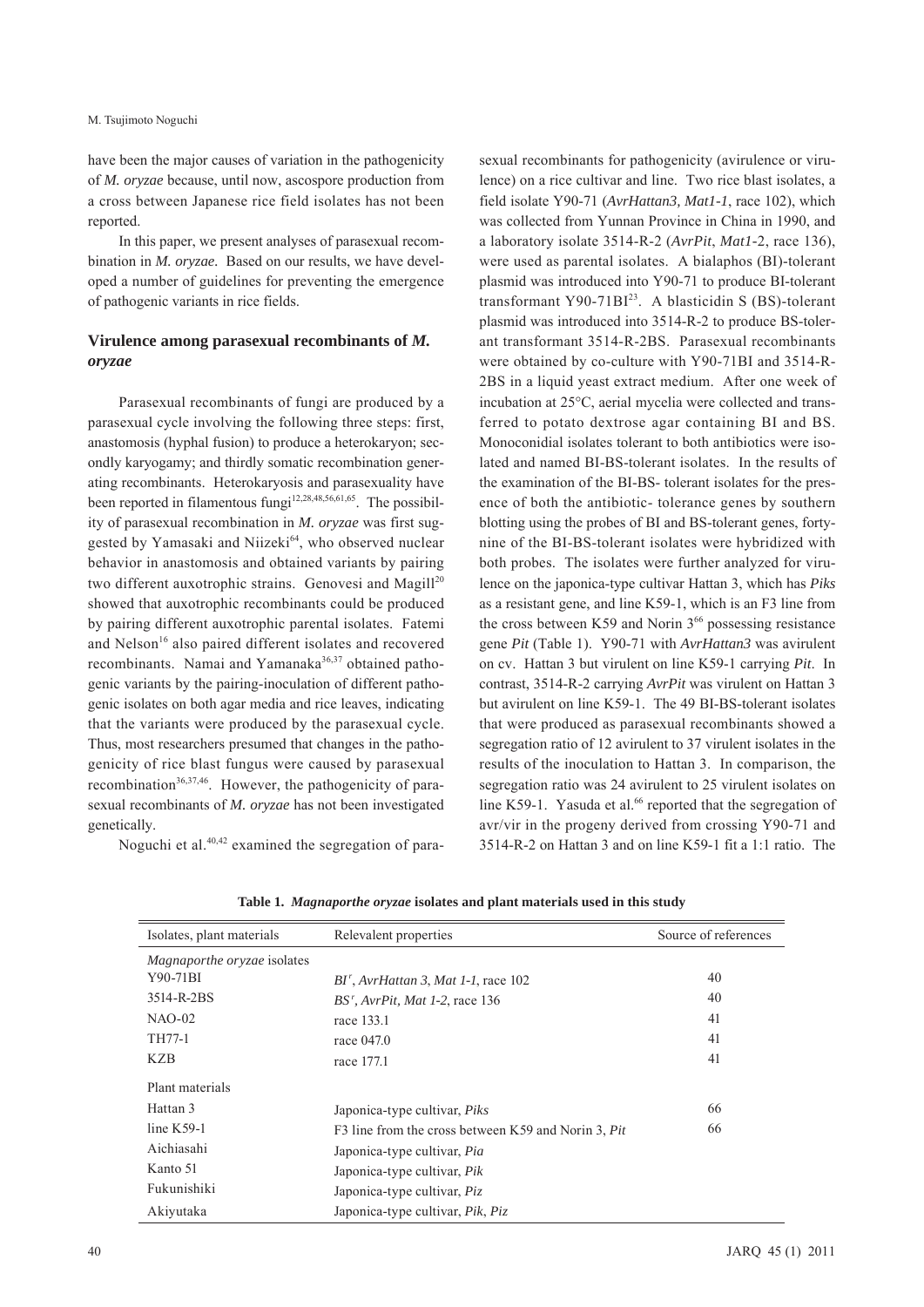|             | Sexual progenies |    |    | Parasexual recombinants <sup>a</sup> |                               |                                     |
|-------------|------------------|----|----|--------------------------------------|-------------------------------|-------------------------------------|
| Rice plants |                  |    |    |                                      | $\gamma^2$ value <sup>c</sup> | $P$ value <sup><math>d</math></sup> |
| Hattan 3    |                  | 49 |    |                                      | 0.47                          | $0.70 - 0.50$                       |
| $K$ 59-1    | 43               |    | 24 | 25                                   | .82                           | $0.20 - 0.10$                       |

**Table 2. Segregation of avirulence of the sexual progenies and parasexual isolates in Hattan 3 and K59-1**

a : Sexual progenies and parasexual isolates were produced by crossing and co-culture of the isolates Y90-71BI and 3514-R-2BS, respectively.

 $b$ : A=avirulence,V=virulence. Pathogenicity was estimated 6 to 7 days after spraying conidial suspension on Hattan 3 and K59-1 seedlings.

 $c,d$ : expected ratio; the ratio of avirulent to virulent in parasexual isolates on Hattan 3 and K59-1 was comparable with that in sexual progeny.

**Table 3. Length of lesions produced on leaves of rice cultivars by the parents and the variant**

|     | Lesion length $(mm)^a$              |       |                                                                    |                |
|-----|-------------------------------------|-------|--------------------------------------------------------------------|----------------|
|     | (Pia)                               | (Pik) | Isolates (race) Aichiasahi Kanto 51 Fukunishiki Akiyutaka<br>(Piz) | (Pik, Piz)     |
|     | NAO-02 (133.1) 24.8±7.9ab 22.4±5.7a |       | $nd^c$                                                             | nd             |
|     | TH77-1 $(047.0)$ 13.6 $\pm$ 3.9b    | nd    | $11.7 \pm 3.3a$                                                    | nd             |
| KZB | $(177.1)$ 18.8±4.8ab 12.5±5.2b      |       | $12.8 \pm 5.7a$                                                    | $16.8 \pm 5.5$ |

a: Inoculation at the 6 th-leaf stages with the blast fungus was performed with press-injuring method. After 21days of inoculation, lesion length was measured<sup>38</sup>.

b : The mean and standard deviation (mean±SD)were calculated for 4 -12 lesions of each isolate.

 Within columns, values followed by the same letter are not significantly different (Tukey's test; P<0.05).

<sup>c</sup>: nd, not determined due to incompatible combination.

reason why the segregation of avir/vir of the BI-BS-tolerant isolates on Hattan 3 did not match a 1:1 ratio should be the linkage of the antibiotic-tolerance genes and virulence genes as a result of the transformation. To examine whether the segregation of the virulence of parasexual recombinants matched that of sexual progeny, Y90-71BI and 3514-R-2BS were crossed as described by Yaegashi and Kobayashi<sup>63</sup> to produce BI-BS-tolerant sexual progeny. In the results, the avr/vir segregation ratios of the virulence of 70 BI-BS-tolerant sexual progeny on Hattan 3 and K59-1 were 21:49 and 43:27, respectively. Chi-square analysis indicated that the avr/vir ratios of the parasexual isolates on Hattan 3 and line K59-1 were almost consistent with those of the sexual progeny, although the P value was low in K59-1 (Table 2). Thus, our results suggest that variation in pathogenesis among the parasexual recombinants of rice blast fungus corresponds with that among sexual progeny.

## **Fitness of the parasexual recombinants**

The success of new pathogenic variants in the field depends on their fitness compared to the prevalent races in the area. Many researchers have postulated that changes in pathogenicity occur through parasexual recombination; yet few reports have dealt with the fitness of parasexual recom-

binants in the field<sup>38,39</sup>. Fitness was defined by  $Crow<sup>13</sup>$  as the combined ability of an organism to survive and reproduce. The fitness of phytopathogens can be estimated using characteristics such as reproductive rate, infection efficiency, lesion size, efficiency of sporulation, and extent of disease (i.e., aggressiveness) $^{22}$ .

Noguchi et al.41 examined the fitness of parasexual recombinants of *M. oryzae*. Recombinant isolates (KZA, KZB and KZC) were produced by co-culture with two isolates of *M.oryzae*, NAO-02 (race 133.1, Japan) and TH77-1 (race 047.0, Japan). NAO-02 was virulent on Aichiasahi (*Pia*) and Kanto 51 (*Pik*), but avirulent on Fukunishiki (*Piz*) and Akiyutaka (*Pik,Piz*), because it was carrying *AvrPiz* , but not carrying functional *AvrPia* and *AvrPik*. In contrast, TH77-1 was virulent on Aichiasahi and Fukunishiki, but avirulent on Kanto 51 and Akiyutaka, because it was carrying *AvrPik*, but not carrying functional *AvrPia* and *AvrPiz*. KZB (race 177.1) was virulent on all cultivars in the experiment, because it was not carrying functional *AvrPia*, *AvrPik,*  and *AvrPiz*. Statistical analysis showed significant differences in lesion length on cultivar Aichiasahi of the parents, but those of KZB showed no differences to those of the parents 21 days after inoculation. The lesion length of KZB on Kanto 51 was smaller than that of NAO-02, but the lesion length of KZB on Fukunishiki was not statistically larger than that of TH77-1 (Table 3). The number of spores per lesion of the recombinants (KZA, KZB, and KZC) on cultivar Aichiasahi was between those of the parents (Table 4). Statistical analysis showed significant differences between the results for NAO-02 and TH77-1 but no significant differences between the parents and the recombinants, except for TH77-1 and KZA. The ability of lesion elongation and spore production in parasexual recombinants were thought to be inherited from the parents.

To examine the potential ability of parasexual recombinants to cause damage in nature, we investigated blast development caused by a recombinant and parents in the field. In a field cultivated with a single cultivar (Aichiasahi), NAO-02 caused the most severe epidemic, followed by the recombinant, KZB, and then TH77-1 (Table 5). This result corresponded with the experiment on the length of lesions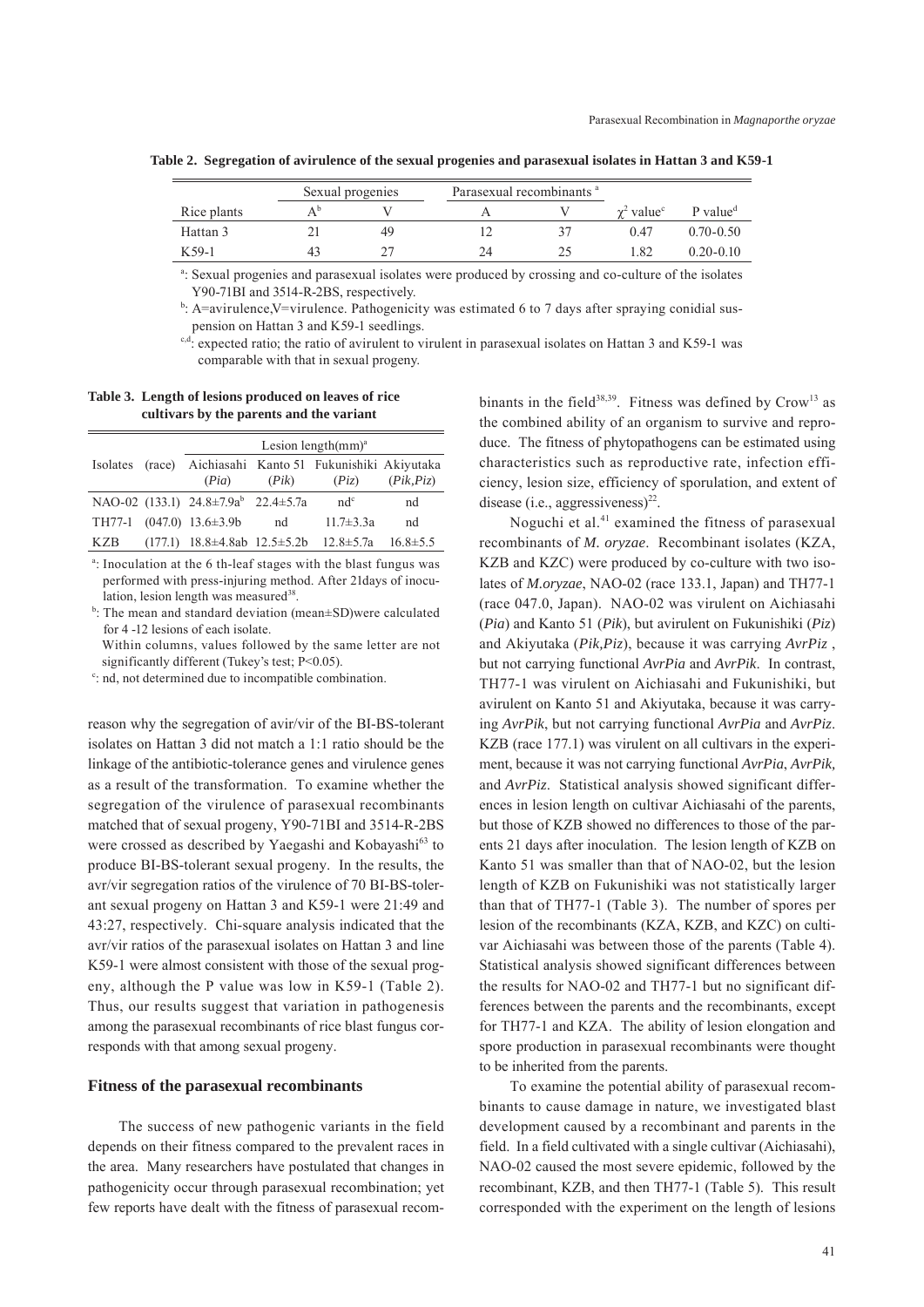produced on Aichiasahi by the parent and the parasexual recombinant. While in the field of cultivar mixture, the recombinant caused more severe damage than the parents. This is presumably because the pathogenic recombinant produced lesions on Kanto 51 (*Pik*) and Fukunishiki (*Pi*z), the cultivars that neither parent could attack, and the pathogenic recombinant had a similar fitness to the parents in lesion enlargement and spore production on the hosts. The study suggests that the recombinant caused severe damage in the multiline system because they could attack more rice cultivars than parents and had sufficient fitness to cause rice blast.

Mutation is another major mechanism for producing pathogenic variation, and some reports of pathogenic mutation have been published $24,25$ . However, the mutants of rice blast fungus have been described to be less or equally aggressive than the original isolate<sup>18</sup>. In contrast, our results indicate that the parasexual recombinants had a level of aggressiveness that was intermediate of the parents; in other words, the aggressiveness of the recombinants was not less than that of the parents. Fujita and Suzuki $19$  reported that pathogenic variants of rice blast in paddy fields increased in aggressiveness every year. Thus, new parasexual recombi-

**Table 4. Number of spores on a single lesion on leaves of rice cultivar Aichiasahi produced by the parents and the recombinants**

| Isolates     |          | Number of spores $\alpha$ (x 10 <sup>3</sup> spores) |
|--------------|----------|------------------------------------------------------|
| Parents      | $NAO-02$ | 50.2 $\pm$ 5.8a <sup>b</sup>                         |
|              | TH77-1   | $5.9 \pm 1.2$ b                                      |
| Recombinants | K Z A    | $43.3 \pm 4.8a$                                      |
|              | K Z B    | $29.4 \pm 4.9$ ab                                    |
|              | K Z.C    | $29.6 \pm 8.1$ ab                                    |

<sup>a</sup>: Inoculation of the isolates was performed by press-injuring method on 6 th-leaf-stage plants. Seven days after inoculation, a lesion was cut out and incubated for 24h at 26°C. Spores were suspended in 1ml of sterile water and counted with a hematocytometer<sup>38</sup>.

<sup>b</sup>: The mean and standard error (mean±SE)were calculated. Within columns, values followed by the same letter are not significantly different (Tukey's test; *P* <0.05).

nants could potentially match the fitness of parents and may increase in fitness after several generations in paddy fields.

### **Stability of parasexual recombinant**

The stability of the pathogenicity of *M. oryzae* isolates affected successive prevalence in fields<sup>39</sup>. Ou and Ayad<sup>46,47</sup> reported significant pathogenic variation among singlespore isolates of *M. oryzae* from a single lesion and from monoconidial cultures; however, other studies have shown pathogenic stability (i.e., no variants in *M. oryzae*)<sup>4,27</sup>. To evaluate the stability of the pathogenicity of parasexual recombinants, successive inoculation of parasexual recombinant KZB derived from the co-culture of NAO-02 and TH77-1 was performed. After seven successive inoculations with the parasexual recombinants, monoconidial isolates were obtained from leaf lesions on the cultivars Akiyutaka and Aichiasahi, and their pathogenicity was determined. No change in pathogenicity (from race 177.1) was detected in the isolates, indicating that parasexual recombination should produce stable pathogenic variants of rice blast fungus.

## **Parasexual recombination in nature**

Studies of the population structure of this fungus are useful for the breeding of blast-resistant cultivars and have revealed sexual or parasexual recombination events<sup>9</sup>. Several reports on rice blast populations have relied on DNA fingerprinting<sup>7,14,30,49,52</sup>. Population structure studies in China and the Himalayan area, from where the land races of rice derive, indicated genetic diversity, suggesting sexual or parasexual reproduction $67$ . This indicates that divergence among host genotypes may be related to the sexual or parasexual reproduction of this fungus. In areas of the United States and Europe, in contrast, simple population structures that appear to reflect clonal reproduction have been observed $43,50$ . Don et al.<sup>14</sup> reported the existence of five lineages among rice blast isolates collected before 1960 in

Table 5. Leaf blast severities of a single cultivar and cultivar mixtures in the experimental fields<sup>a</sup>

|                   | The number of leaf blast lesions per a hill (Percentages of diseased hills) <sup>b</sup> |                        |  |
|-------------------|------------------------------------------------------------------------------------------|------------------------|--|
| Spreader Isolates | Aichiasahi                                                                               | Cultivars mixture      |  |
| $NAO-02$          | $129.7 \pm 130.9^{\circ}$ (100)                                                          | $5.2\pm9.6(51.8)$      |  |
| TH77-1            | $26.5 \pm 9.0$ (100)                                                                     | $0.4\pm1.52(4.2)$      |  |
| <b>KZB</b>        | $90.7 \pm 33.0$ (100)                                                                    | $19.1 \pm 23.2$ (86.6) |  |

a : Trial fields were planted with Aichiasahi or cultivars mixture (Aichiasahi: Kanto 51: Fukunishiki=1:1:1) on 13 May in 1998 and infested with either NAO-02, TH77-1 or KZB on 1 June 1998.

b : Severities (the number of leaf blast lesions per hill and percentages of diseased hills) was recorded on 6 July 1998.

c : The mean and standard deviation (mean±SD) were calculated.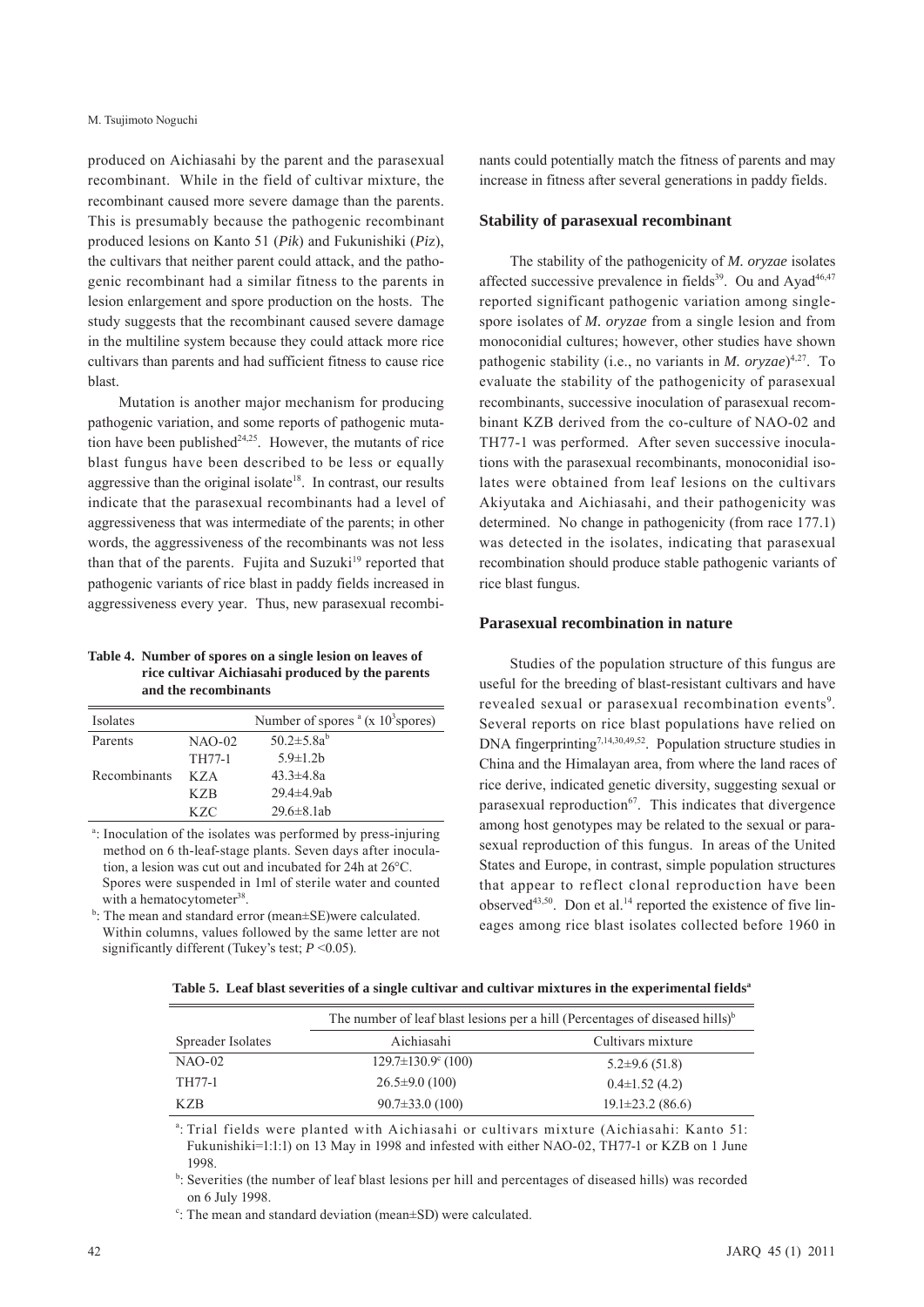Japan, whereas only two lineages were detected between 1972 and 1993. Sone et al.55 classified Japanese *M. oryaze* isolates into five clonal lineages by phylogenetic analysis based on DNA fingerprinting using MGR 586 and pMG6015 microsatellite markers. No relationship could be detected between the lineages and pathotypes. In Japan, asexual reproduction dominates under field conditions because a small numbers of lineages have occurred. However, several multilines and near-isogenic lines have recently been developed and cultivated for rice blast control in some Japanese prefectures<sup>53</sup>. A rice multiline with diverse host genotypes (different resistance genes corresponding to the pathogenicity of the blast pathogen) may lead to different parasitic genotypes and races of rice blast pathogen.

Complex races that can attack various resistance genes have been assumed to be unable to increase in a cultivar mixture because of the costs associated with a lack of avirulence genes<sup>57</sup>. AVR gene products were thought to be important for infection and aggressiveness<sup>15</sup>. For example, the *Ace1* avirulence gene, which confers avirulence towards rice cultivars carrying Pi33, encodes a polyketide synthase/ nonribosomal peptide synthetase fusion protein, which is expected to produce a secondary metabolite relating to the penetration of the host.

However, Noguchi et al.<sup>41</sup> suggested that complex races can overcome multiple host genotypes in a multiline system by producing variants that can infect resistant lines through parasexual recombination. The variants had a more complex virulence than the parents and exhibited a level of fitness equal to that of the parent. In particular, in a cultivar mixture, leaf blast caused by the variants was more severe than that caused by either parent. These results suggest that parasexual recombination not only alters pathogenicity but also enhances fitness, such as lesion enlargement and spore production.

For durable usages of rice multilines, the parasexual recombination of different pathogenic genotypes should be prevented. Monitoring of blast race frequency in a multiline cultivated field $3,21,44$  were helpful to avoid severe blast development caused by parasexual recombination. Simulation models of leaf and panicle blast development and frequency of races in multilines<sup>2</sup> were useful to determine the time to rotate multiline cultivars. In addition , if the ratio of pathogenic parasexual recombinants in rice fields could be obtained, it should be useful for determining the time for rotation. However, it is difficult to estimate the parasexual recombination rate, even *in vitro*, because of the lack of efficient methods for detecting the parasexual recombinants of the pathogen. Thus, molecular and cell biological techniques should be developed for estimating the parasexual recombination rate in the future.

#### **References**

- 1. Abbott, D. C., et al. (2000) The incidence of barley scald in cultivar mixtures. *Aust*. *J*. *Agric*. *Res*., **51**, 355–360.
- 2. Ashizawa, T. (2007) Studies on mechanisms of suppression of rice blast disease in multilines and their analyses using a simulation model. *Bull. Natl. Agric. Res. Cent. Tohoku Reg*., **108**, 1–46.
- 3. Ashizawa, T., Zenbayashi, K.& Koizumi, S. (2001) Pathogenic races of *Pyricularia grisea* isolated from rice multiline 'Sasanishiki BL', in Miyagi prefecture from 1996 to 2000 and possible inoculum sources. *Ann. report Soc. Plant. Prot. North Jpn*., **52**, 14–16 [In Japanese].
- 4. Bonman, J. M., Dedios, T. I. V. & Bandong, J. M et al. (1987) Pathogenic variability of monoconidial isolates of *Pyricularia oryzae* in Korea and in the Philippines. *Plant Dis*.*,* **71**, 127– 130.
- 5. Browning, J. A. & Frey, K. J. (1969) Multiline cultivars as a means of disease control. *Annu*. *Rev*. *Phytopathol*., **147**, 355–378.
- 6. Bryan, G. T., et al. (2000) A single amino acid difference distinguishes resistant and susceptible alleles of the rice blast resistance gene *Pi-ta*. *Plant Cell*, **12**, 2033–2045.
- 7. Chen, Q. H., Wang, Y. C. & Zheng, X. B. (2006) Genetic diversity of *Magnaporthe grisea* in China as revealed by DNA fingerprints haplotypes and pathotypes. *J. Phytopathol.,* **154**, 361–369.
- 8. Chin, K. M. & Wolfe, M. S. (1984) The spread of *Erysiphe graminis* f. sp. *hordei* in mixtures of barley varieties. *Plant Pathol.,* **33**, 89–100.
- 9. Correll, J. C., et al. (2000) Characterization of *Pyricularia grisea* in the United States using independent genetic and molecular markers. *Phytopathology*, **90**, 1396–1404.
- 10. Couch, B. C. & Kohn, L. M. (2002) A multilocus gene genealogy concordant with host preference indicates segregation of a new species, *Magnaporthe oryzae*, from *M*. *grisea*. *Mycologia,* **94**, 683–693.
- 11. Cowger, C. & Mundt, C. C. (2002) Effects of wheat cultivar mixtures on epidemic progression of *Septoria tritici* blotch and pathogenicity of *Mycosphaerella graminicola*. *Phytopathology,* **92**, 617–623.
- 12. Crawford, M. S., et al. (1986) Characterization of the heterokaryotic and vegetative diploid phases of *Magnaporthe grisea*. *Genetics,* **114**, 1111–1129.
- 13. Crow, J. F. (1986) Basic concepts in population, quantitative, and evolutionary genetics. W. H. Freeman & Company, New York: *Academic*, pp. 273.
- 14. Don, L. D. et al. (1999) Population structure of the rice blast fungus in Japan examined by DNA fingerprinting. *Ann. Pytopathol. Soc. Jpn.*, **65**,15–24.
- 15. Ebbole, D. J. (2007) *Magnaporthe* as a model for understanding host-pathogen interactions. *Annu. Rev. Phytopathol*.*,* **45**, 437–456.
- 16. Fatemi, J. & Nelson, R. R. (1978) Inter-isolate heterokaryosis in *Pyricularia oryzae*. *Phytopathology,* **68**, 1791–1794.
- 17. Flor, H. H. (1971) Current status of the gene-for-gene concept. *Annu. Rev. Phytopathol,* **9**, 275–296.
- 18. Fujimaki, H., Kiyosawa, S. & Yokoo, M. (1975) A gene action for avirulence partially affected by mutation in rice blast fungus. *Ann*. *Phytopathol*. *Soc*. *Jpn.,* **41**, 176–184 [In Japanese with English summary].
- 19. Fujita, Y. & Suzuki, H. (1982) Aggressiveness of race 047 of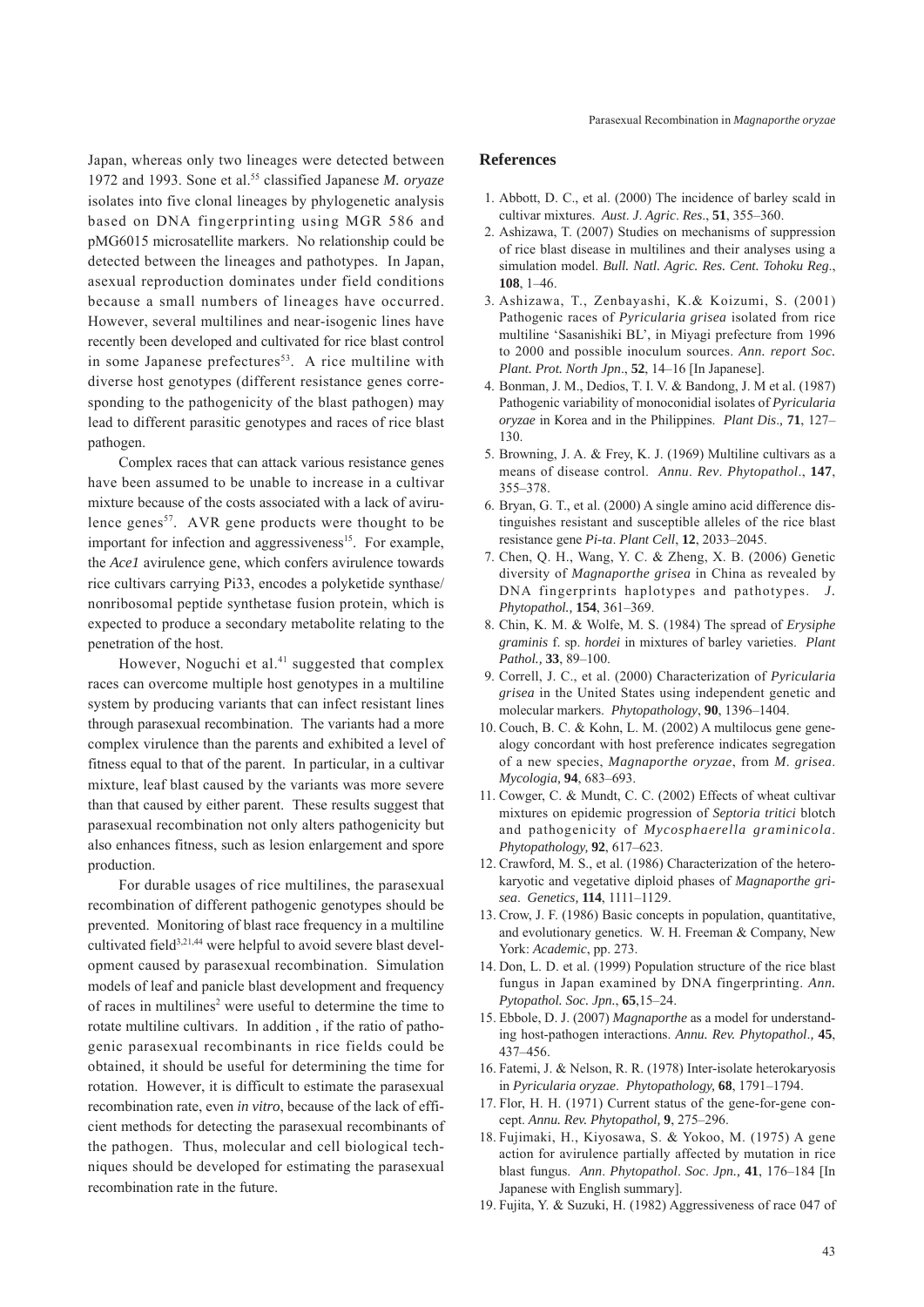*Pyricularia oryzae* with years after initial occurrence. *Ann*. *Phytopathol*. *Soc*. *Jpn*.*,* **48**, 290–294 [In Japanese with English summary].

- 20. Genovesi, A. D. & Magill, C. W. (1976) Heterokaryosis and parasexuality in *Pyricularia oryzae* Cavara. *Can*. *J*. *Microbiol.*, **22**, 531–536.
- 21. Ishikawa, K., et al. (2007) Pathogenic races of *Pyricularia oryzae* isolated from multiline rice cultivars "Koshihikari Niigata BL" in Niigata prefecture from 2005 to 2006. *Ann*. *Phytopathol*. *Soc*. *Jpn*., **73**, 203 [In Japanese].
- 22. Kile, G. A. & Brasier, C. M. (1990) Inheritance and interrelationship of fitness characters in progeny of an aggressive x non-aggressive cross of *Ophiostoma ulmi*. *Mycol*. *Res*., **94**, 514–522.
- 23. Kimura, M., et al. (1995) A novel transformation system for *Pyricularia oryzae*: adhesion of regenerating fungal protoplasts to collagen-coated dishes. *Biosci. Biotech. Biochem.*, **59**, 1177–1180.
- 24. Kiyosawa, S. (1982) Genetics and epidemiological modeling of breakdown of plant disease resistance. *Annu*. *Rev*. *Phytopathol*., **20**, 93–117.
- 25. Kiyosawa, S. (1984) Establishment of differential varieties for pathogenicity test of rice blast fungus. *Rice Genet*. *Newslett*., **1**, 95–97.
- 26. Koizumi, S. & Tani, T. (1996) Differences in the effectiveness towards rice blast control among 'Sasanishiki' multilines, cultivars with high-level field resistance and fungicide applications. *Res*. *Bull*. *Aichi Agric*. *Ctr*., **28**, 53–68 [In Japanese].
- 27. Latterell, F. M. & Rossi, A. E. (1986) Longevity and pathogenic stability of *Pyricularia oryzae*. *Phytopathology,* **76**, 231–235.
- 28. Lhoas, P. (1967) Genetic analysis by means of the parasexual cycle in *Aspergillus niger*. *Genet. Res.*, **10**, 45–61.
- 29. Manthey, R. & Fehrmann, H. (1993) Effect of cultivar mixtures in wheat on fungal diseases, yield and profitability. *Crop Prot.,* **12**, 63–68.
- 30. Mohammad, J.-N. (2004) Genetic structure of Iranian *Pyricularia grisea* populations based on rep-PCR fingerprinting. *Eur. J. Plant Pathol.*, **110**, 909–914.
- 31. Mundt, C. C. & Browning, J. A. (1985) Development of crown rust epidemics in genetically diverse oat populations: effect of genotype unit area. *Phytopathology,* **75**, 607–610.
- 32. Mundt, C. C. (2002) Use of multiline cultivars and cultivar mixtures for disease management. *Annu*. *Rev*. *Phytopathol*., **40**, 381–410.
- 33. Mundt, C. C., Brophy, L. S. & Schmitt, M. S. (1995) Choosing crop cultivars and cultivar mixtures under low versus high disease pressure: A case study with wheat. *Crop Prot.,* **14**, 509–515.
- 34. Nakajima, T. et al. (1996) Factors related to suppression of leaf blast disease with a multiline of rice cultivar Sasanishiki and its isogenic lines. *Ann*. *Phytopathol*. *Soc*. *Jpn*., **62**, 360– 364.
- 35. Nakajima, T., Sonoda, R. & Yaegashi, H. (1996) Effect of a multiline of rice cultivar Sasanishiki and its isogenic lines on suppressing rice blast disease. *Ann*. *Phytopathol*. *Soc*. *Jpn*., **62**, 227–233.
- 36. Namai, T. & Yamanaka, S. (1982) Studies on variation in virulence of rice blast fungus, *Pyricularia oryzae* Cavara I. Variant formation by the paring, -cultivation and inoculation of two different pathogenic isolates. *Ann*. *Phytopathol*. *Soc*.

*Jpn*., **48**, 466–470. [In Japanese with English summary].

- 37. Namai, T. & Yamanaka, S. (1982) Studies on variation in virulence of rice blast fungus, *Pyricularia oryzae* Cavara. II. Appearance of variants and change of predominant race during successive inoculation of a variant with wide spectrum of virulence on rice leaves. *Ann*. *Phytopathol*. *Soc*. *Jpn*., **51**, 206–211 [In Japanese with English summary].
- 38. Namai, T., Ehara, Y. & Togashi, J. (1990) Changes in aggressiveness of a *Pyricularia oryzae* isolate (race 337) by successive passage on rice cultivars with different true resistance gene. *Ann*. *Phytopathol*. *Soc*. *Jpn*., **56**, 1–9 [In Japanese with English summary].
- 39. Namai, T., et al. (1999) Effect of true resistance genes harbored by rice cultivars on pathogenic variation of rice blast fungus re-isolated from panicles of resistant rice cultivars. *Ann*. *Phytopathol*. *Soc*. *Jpn*., **65**, 67–75 [In Japanese with English summary].
- 40. Noguchi, M. T., Yasuda, N. & Fujita, Y. (2006) Evidence of genetic exchange by parasexual recombination and genetic analysis of pathogenicity and mating type of parasexual recombinants in rice blast fungus, *Magnaporthe oryzae*. *Phytopathology,* **96**, 746–750.
- 41. Noguchi, M. T., Yasuda, N. & Fujita, Y. (2007) Fitness characters in parasexual recombinants of the rice blast fungus, *Pyricularia oryzae. JARQ*, **41**, 123–131.
- 42. Noguchi, M. T., Yasuda, N. & Fujita, Y. (2007) Parasexual cycle provides genetic segregants equivalent to sexual progeny in the rice blast fungus, *Magnaporthe oryzae. JARQ*, **41**, 207–210.
- 43. Notteghem, J. L. & Silue, D. (1992) Distribution of mating type alleles in *Magnaporthe grisea* populations pathogenic on rice. *Phytopathology,* **82**, 421–424.
- 44. Ohba, A., Tsuji, H. & Sasahara, M. (2001) Occurrence of field isolates of *Pyricularia oryzae* compatible with the nearisogenic lines of Sasanishiki rice in Miyagi prefecture in 1998. *Ann*. *Rep*. *Soc*. *Plant Prot. North Jpn*., **50**, 12–15 [In Japanese].
- 45. Orbach, M. J., et al. (2000) A telomeric avirulence gene determines efficacy for the rice blast resistance gene *Pi-ta*. *Plant Cell*, **12**, 2019–2032.
- 46. Ou, S. H. & Ayad, M. R. (1967) Pathogenic races of *Pyricularia oryzae* originating from single lesions and monoconidial cultures. *Phytopathology*, **58**, 179–182.
- 47. Ou, S. H. (1980) Pathogen variability and host resistance in rice blast disease. *Annu*. *Rev*. *Phytopathol*., **18**, 167–187.
- 48. Papa, K.E. (1978) The parasexual cycle in *Aspergillus parasticus*. *Mycologia*, **70**, 766–773.
- 49. Park, S.-Y. et al. (2003) Diversity of pathotypes and DNA fingerprint haplotypes in populations of *Magnaporthe grisea* in Korea over two decades. *Phytopathology*, **93**, 1378–1385.
- 50. Piotti, E. et al. (2005) Genetic structure of *Pyricularia grisea* (Cooke) Sacc. isolates from Italian paddy fields. *J.Phytopathol.*, **153**, 80–86.
- 51. Qu, S., et al, (2006) The broad-spectrum blast resistance gene *Pi9* encodes a nucleotide-binding site-leucine-rich repeat protein and is a member of multigene family in rice. *Genetics*, **172**, 1901–1914.
- 52. Rathour, R. et al. (2004) Population structure of *Magnaporthe grisea* from North-western Himalayas and its implications for blast resistance breeding of rice. *J.Phytopathol.*, **152**, 304–312.
- 53. Sasaki, T., et al. (2002) Multiline rice variety of Sasanishiki